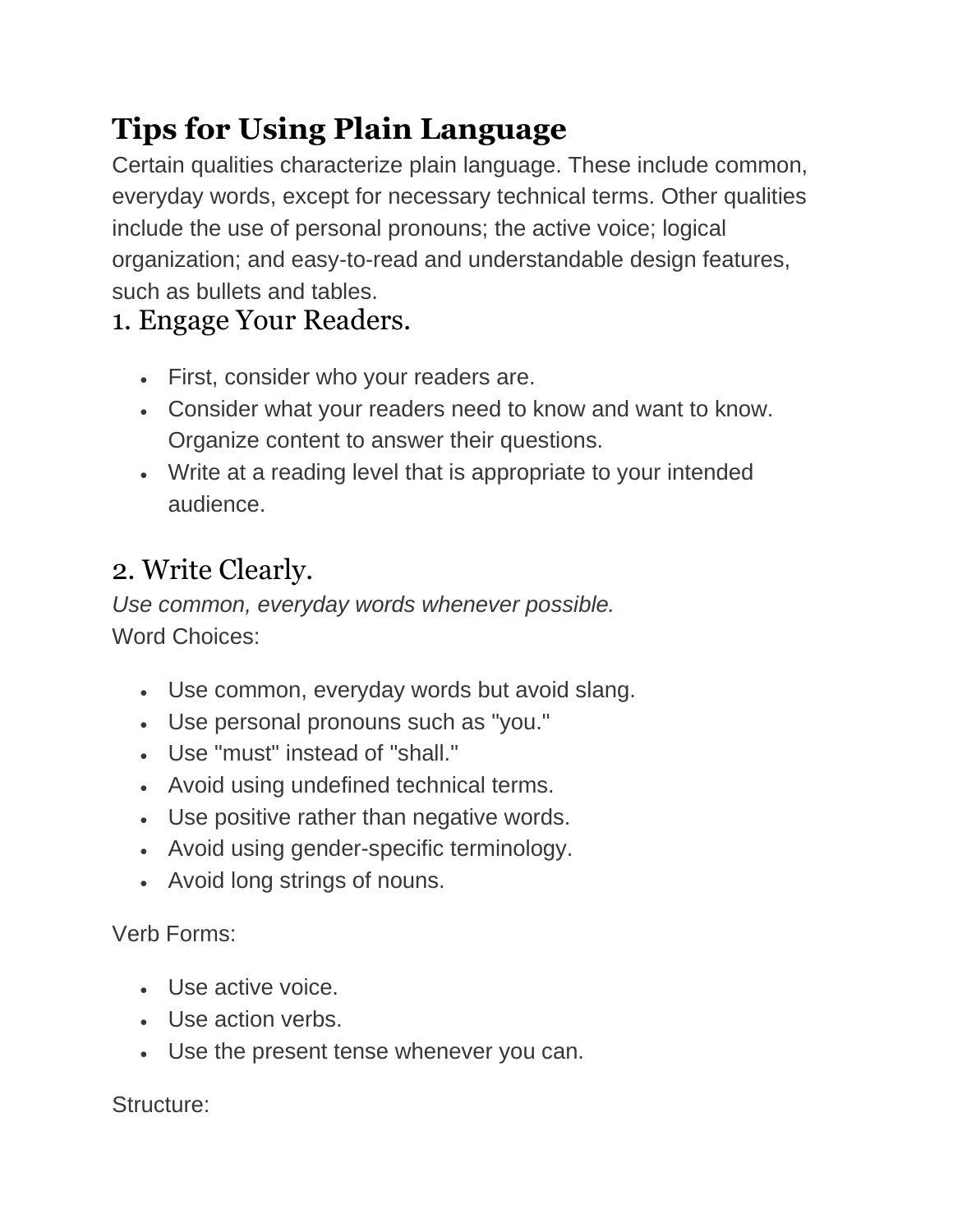- Use parallel construction.
- Be direct.
- Avoid unnecessary exceptions.

## 3. Display Material Correctly

Appearance is an important aspect of clear communication. If a document is pleasing to the eye, it will be more likely to attract your readers' attention. Appearance can also be an aid to readers, improving comprehension and retention.

- **Organization.** Strong, logical organization includes an introduction followed by short sentences and paragraphs. Organize messages to respond to your readers' interests and concerns.
- **Introduction.** In lengthier documents, use an introduction and a table of contents to help readers understand how a document is organized.
- **Short Sentences and Paragraphs.** Sentence length should average 15-20 words. Sentences that are simple, active, affirmative, and declarative hold readers' interest. Generally, each paragraph should contain only one topic. You may wish to use a series of paragraphs if you need to express complex or highly technical information. The more writing deviates from a clear and to-the-point structure, the harder it will be for readers to understand what you are trying to convey.
- **Layout.** Layout includes margins, headings, and white space. Provide white space between sections to break up text and to make it easier for readers to understand. Use headings to guide readers; the question-and-answer format is especially helpful. Try to anticipate your readers' questions and pose them as a reader would. Use adequate margins.